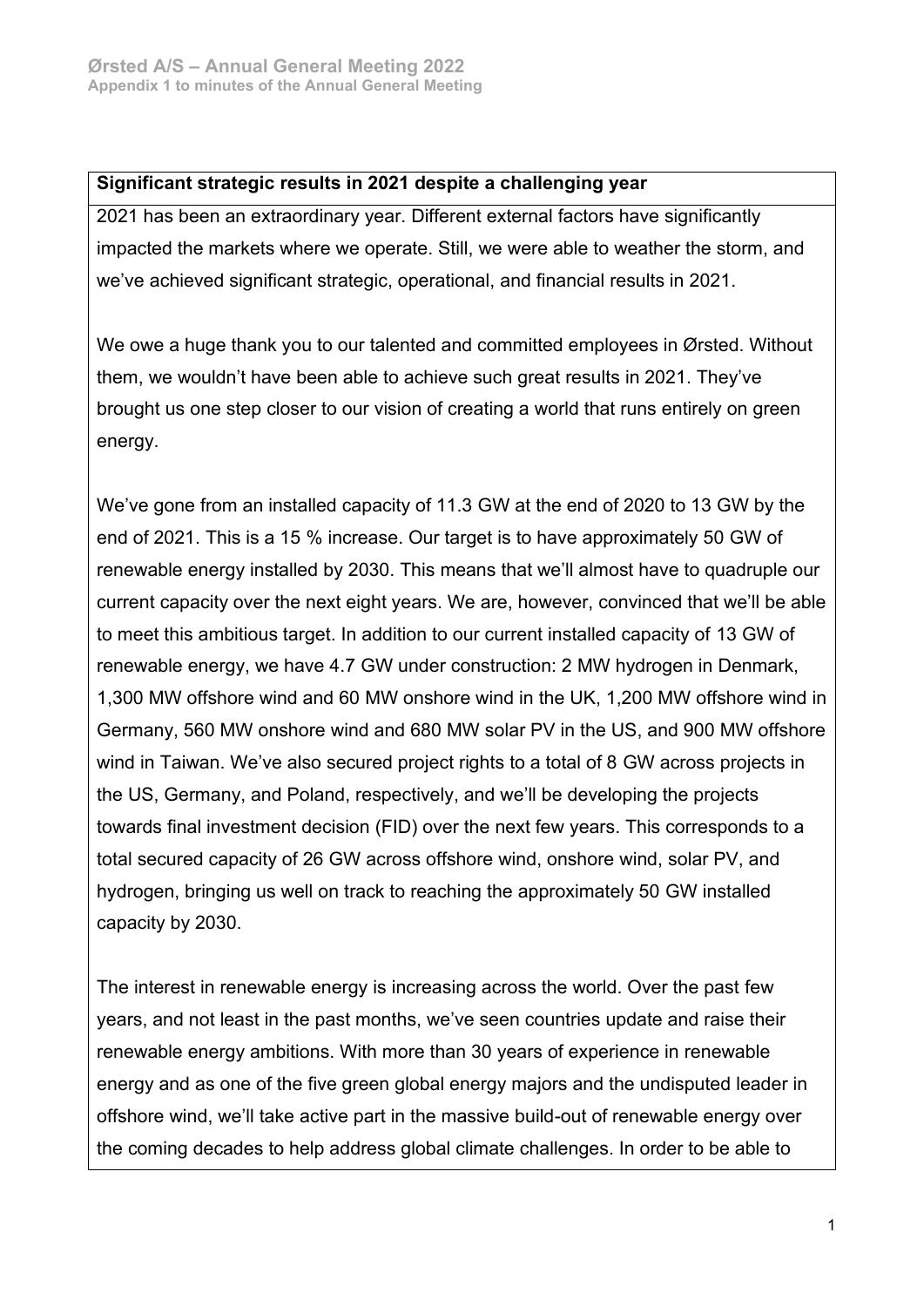play an active role in a globally growing market, the Board of Directors has proposed that it be granted authorisation to increase the share capital by up to 20 %. If the general meeting adopts the proposal, the authorisation will provide Ørsted with the strategic flexibility to pursue investment opportunities beyond the 2030 ambition presented on the Capital Markets Day. I will further elaborate on the rationale for the proposal under agenda item 7.4.

In Ørsted, we're immensely proud to be part of the solution to one of the world's largest and most urgent problems. And we still don't compromise on our targeted efforts. In early 2022, we were named the world's most sustainable energy company by Corporate Knights for the fourth year in a row.

In addition, we were recognised on CDP's A List for the third year running as a global leader on climate action. A is the highest score. Companies on CDP's A list are considered to be leaders in corporate sustainability. Since CDP's assessment, we're one among only seven companies in the world which have had their 2040 targets for netzero emissions approved as 'science-based' and in compliance with the Paris Agreement's targets to keep the global temperature increase below 1.5 °C. The first milestone for Ørsted's carbon emissions reduction is in 2025 when we expect our own business (scope 1 and scope 2 emissions) to become carbon-neutral by reducing our carbon intensity by at least 98 % compared to 2006 levels. This will make Ørsted the first major energy company to achieve carbon-neutral energy production – far ahead of what climate science requires to limit global warming to 1.5 °C.

We're already well on track to meeting these targets. In 2021, we managed to maintain our greenhouse gas intensity, i.e. scope 1 and 2 emissions, at 2020 levels, despite experiencing low wind speeds during the year. In addition, our scope 3 emissions decreased by 28 % in 2021 compared to 2020 levels, mainly as a result of reduced natural gas sales due to the divestment of our LNG activities in 2020.

Before I go through our annual report, I'd like to make a few comments on the devastating situation in Ukraine. Ørsted is deeply concerned by the situation, especially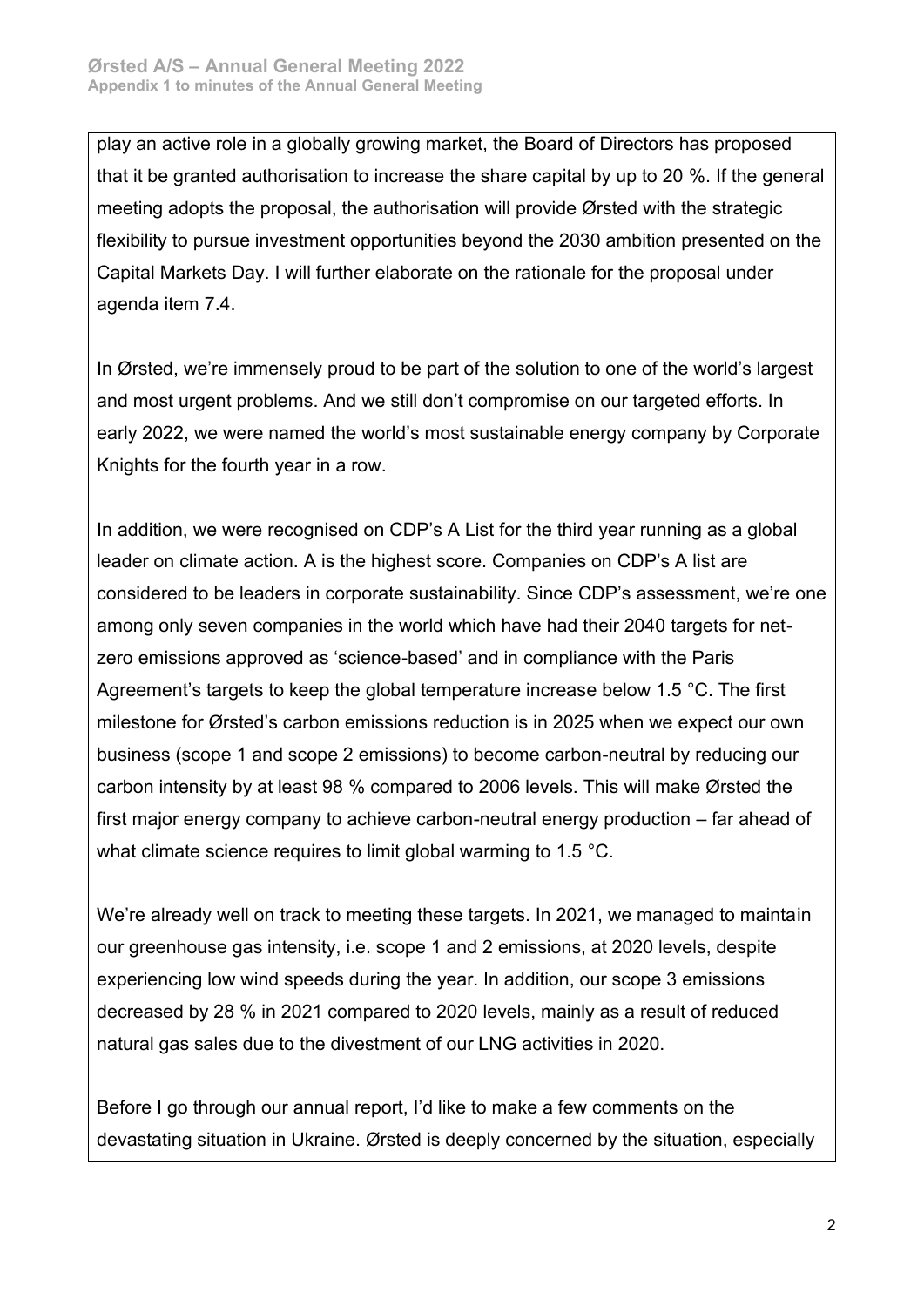the human suffering caused by the war in Ukraine. The Russian aggression goes against everything Ørsted stands for. Therefore, we do not want to cooperate with Russian companies, and we need to find solutions to stop the cooperation which ensure that we don't promote Putin's interests, or that Russian companies benefit from this in any way, while at the same time taking security of supply in Denmark and Europe into account.

Consequently, Ørsted announced on 27 February that the management had introduced the following immediate measures:

- We've ceased sourcing Russian biomass and coal from Russia for our power stations.
- We'll not enter into new contracts with Russian companies.
- We've made sure that none of Ørsted's direct suppliers for the build-out of renewable energy are Russian.
- We've already donated more than DKK 26.5 million to UNICEF and Polish Humanitarian Action.
- We have special focus on Ukrainian employees working at our office in Poland who need time and support to be able to help and support their family and friends in Ukraine.

As most of you are probably aware, Ørsted also has a long-term gas purchase agreement with Gazprom Export. The gas is delivered in Germany and forms part of Ørsted's sourcing strategy towards our Danish and Swedish business-to-business and wholesale customers. Ørsted has received a demand from Gazprom Export to pay for the gas supplies under the agreement in roubles. As previously announced, we have no intention of meeting this demand.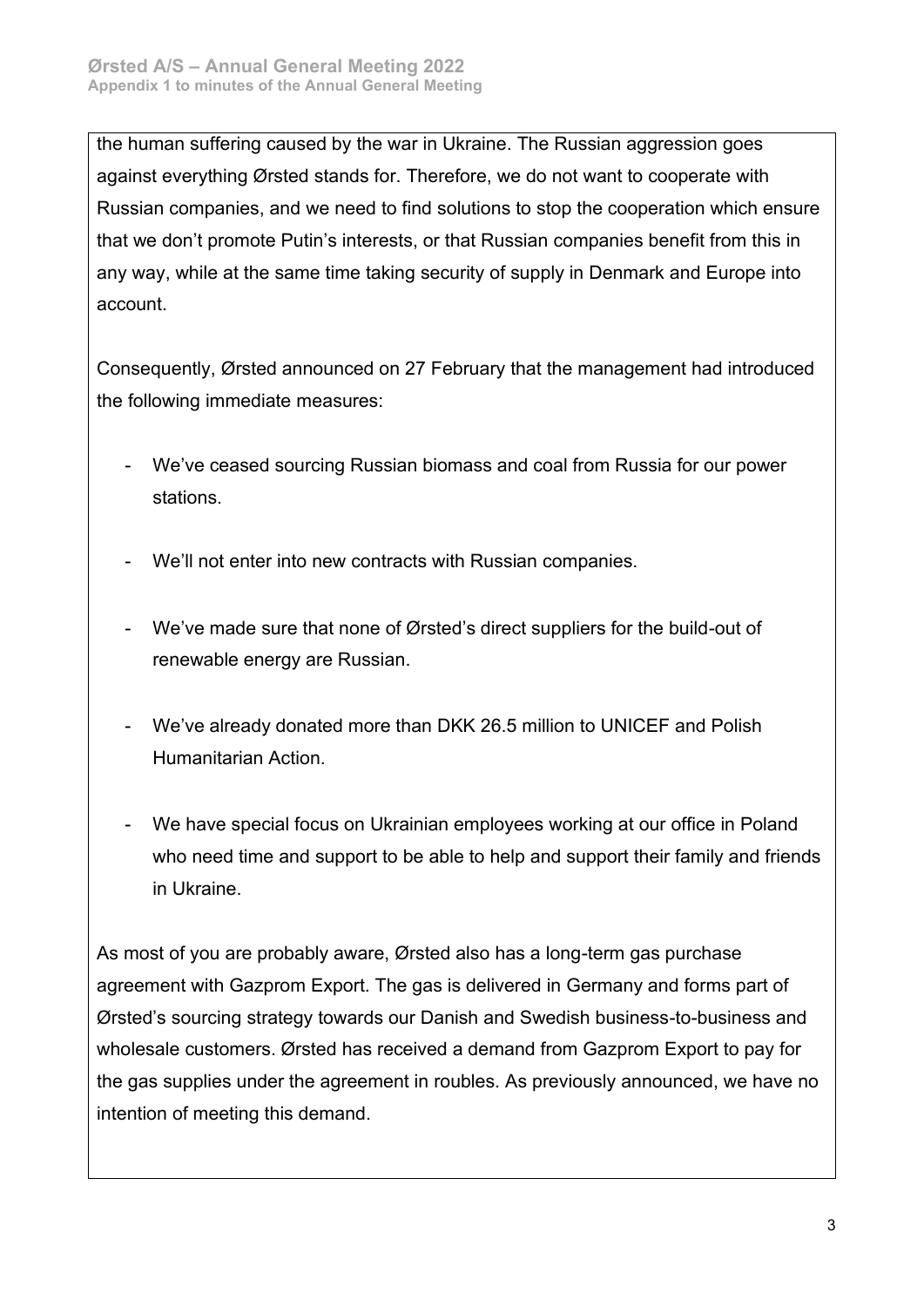The Russian ambassador to Denmark has stated that the announcement of our intention not to pay in roubles "appears to be dictated by purely political considerations". Let me take this opportunity to repudiate that. While Ørsted obviously condemns Russia's invasion of Ukraine, our intention not to pay in roubles is also based on a broader legal and commercial assessment.

We're also in a dialogue with other European energy companies and authorities regarding a joint European response to Gazprom Export in relation to the demand for payment in roubles.

Furthermore, I'd like to emphasise that gas is not part of our core business, and that we'll not be extending the contract with Gazprom Export.

Ørsted calls for a clear and coordinated effort from the EU in relation to gas supplied by Gazprom Export. We fully support any potential sanctions on gas supply decided at EU or at a national level, and any such initiatives will be implemented immediately.

For reasons of principle, we've decided that we don't want to earn money on the purchase agreement in the deplorable situation we're witnessing. As mentioned in the notice of the annual general meeting, the Board of Directors proposes to donate all 2022 net profits (if any) after hedges and tax related to the Gazprom contract for gas supplied from Russia to humanitarian aid in Ukraine. I will return to this proposal under item 7.3.

As part of our gas trading, Ørsted also has three other minor trading relations with Gazprom. We're working to terminate these:

These relations include, among other things, power and gas trading agreements with Gazprom Marketing & Trading in the UK. After the invasion, we immediately stopped entering into new gas and power trades under these agreements.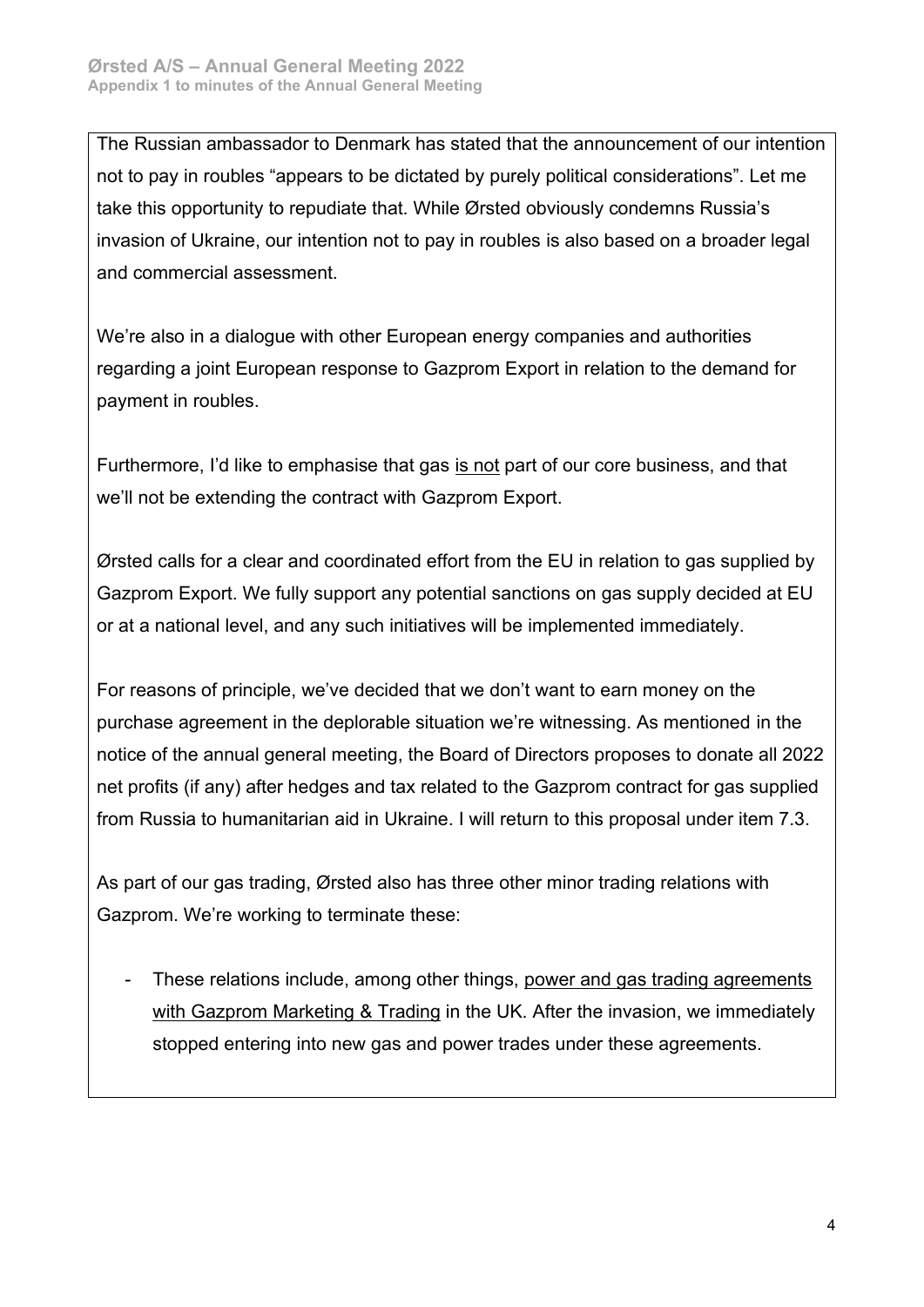- Ørsted also has a long-term gas sales agreement with Gazprom Marketing & Trading in the UK. We're working on terminating this agreement by Q3 2022 at the latest.
- Finally, Ørsted has participated in two joint ventures in Germany related to the storage and transport of gas volumes to the German and Dutch markets since 2007. Gazprom and BP also have ownership interests in these joint ventures. We're investigating how the cooperation with Gazprom in relation to these joint ventures can be discontinued.

We're pleased to see that the German authorities earlier this week assumed control of all Gazprom's gas storage and gas trading activities in both Germany and the UK. This means that our counterparty in relation to the agreements with Gazprom Marketing & Trading in the UK and the two joint ventures in Germany is no longer Gazprom, but the German authorities. We will, of course, also include this matter in our work going forward.

Now, let me continue with some of our biggest strategic achievements in the past year.

Our offshore wind business has produced significant strategic results.

Back in December, we took final investment decisions on the two German offshore wind farms Gode Wind 3 with a capacity of 242 MW and Borkum Riffgrund 3 with a capacity of 900 MW. Borkum Riffgrund 3 is a landmark project, and we're proud that Ørsted will once again lead the way by being the first company to make a final investment decision on an unsubsidised offshore wind farm. The decision to construct Gode Wind 3 and Borkum Riffgrund 3 will expand our German portfolio to six offshore wind farms. Once completed, Borkum Riffgrund 3 will be Germany's largest offshore wind farm. Through tenders and auctions during the year, we managed to secure an additional 4.5 GW of offshore wind capacity. It corresponds to 25 % of the global capacity awarded in 2021, excluding China, and it's 50 % more than our strategic ambition of a 3 GW annual build-out of our offshore wind capacity after 2025.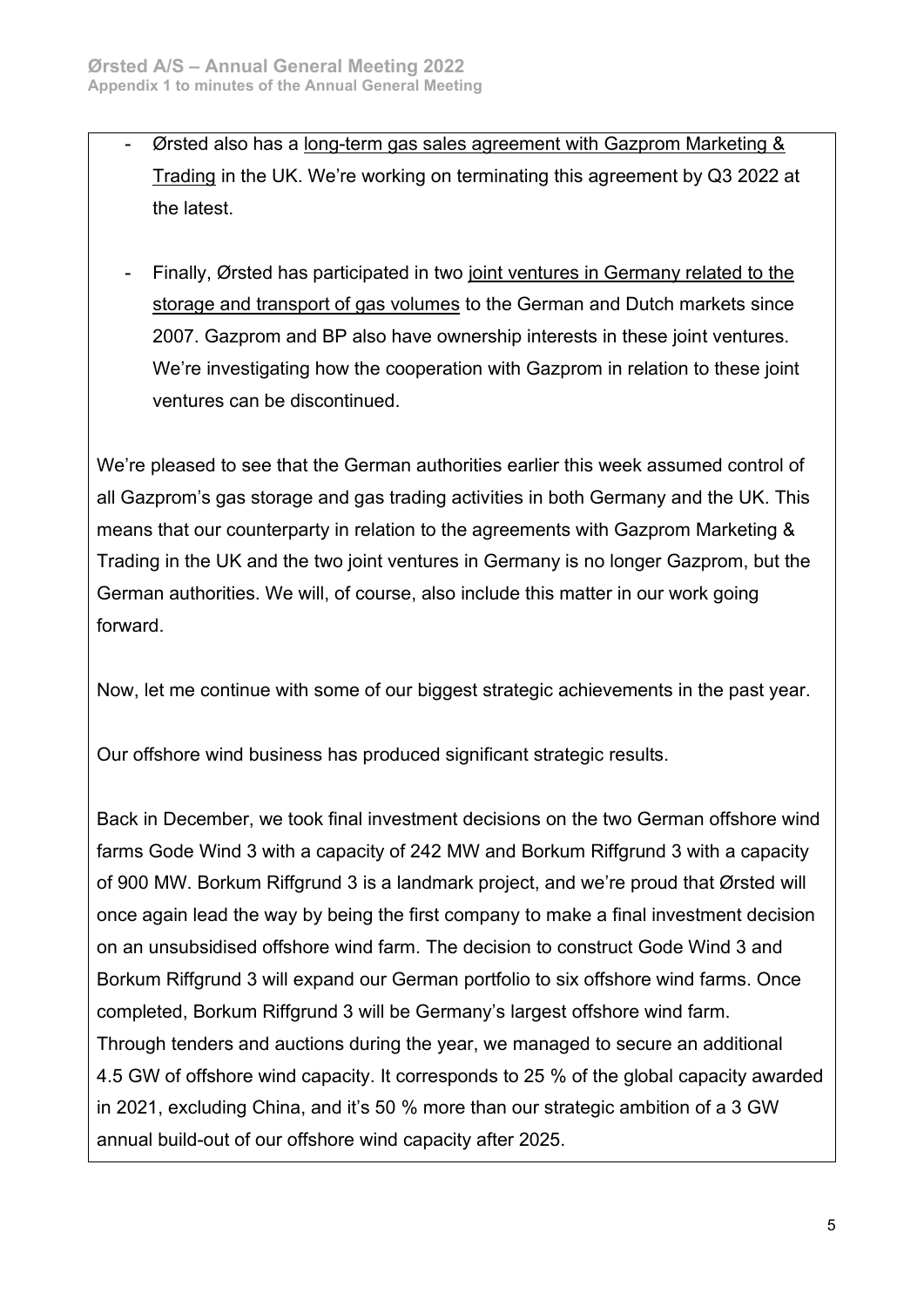In the US, we were awarded 1,148 MW in New Jersey for our Ocean Wind 2 project and 846 MW in Maryland for our Skipjack 2 project. In Poland, we and our partner PGE were awarded 2,543 MW for our Baltica 2 and 3 projects.

Finally, I'd like to highlight three farm-downs of offshore wind farms. In 2021, we signed an agreement to farm down 50 % of Borkum Riffgrund 3 in Germany, and we completed the 50 % farm-downs of Borssele 1 & 2 in the Netherlands and of Greater Changhua 1 in Taiwan. These partnerships and the interest in becoming our partner clearly demonstrate that our offshore portfolio is attractive to investors.

In our Onshore business, comprising onshore wind, solar PV, and battery storage assets, we commissioned three new projects, all located in the US. In May, we commissioned Permian Energy Center; a 460 MW combined solar and battery storage project. The completion of this project makes Ørsted the first developer in the US to own the full spectrum of new utility-scale renewable technologies: onshore wind, offshore wind, solar PV, and energy storage. Additionally, we completed another solar PV project, the 227 MW Muscle Shoals. Finally, we commissioned the 367 MW onshore wind project Western Trail in Texas and acquired the 302 MW onshore wind farm Lincoln Land Wind by the time of commissioning.

In March, we decided to initiate construction of our largest onshore project so far. Helena Energy Center is a 518 MW combined wind and solar PV project in South Texas. The project has signed CPPAs with multiple offtakers, including Henkel for part of the wind power generation and Target for part of the solar PV generation, and the project is expected to be commissioned in the second half of 2022.

With the acquisition of Brookfield Renewable's onshore wind business in Ireland and the UK in the first half of 2021 we entered the European onshore wind market. As part of this transaction, we gained an attractive portfolio of 389 MW in operation and under construction, 149 MW in late-stage development, and a development pipeline in Ireland and the UK of more than 1 GW. We expect the European solar PV and onshore wind market to grow significantly in the next years, and with the acquisition of Brookfield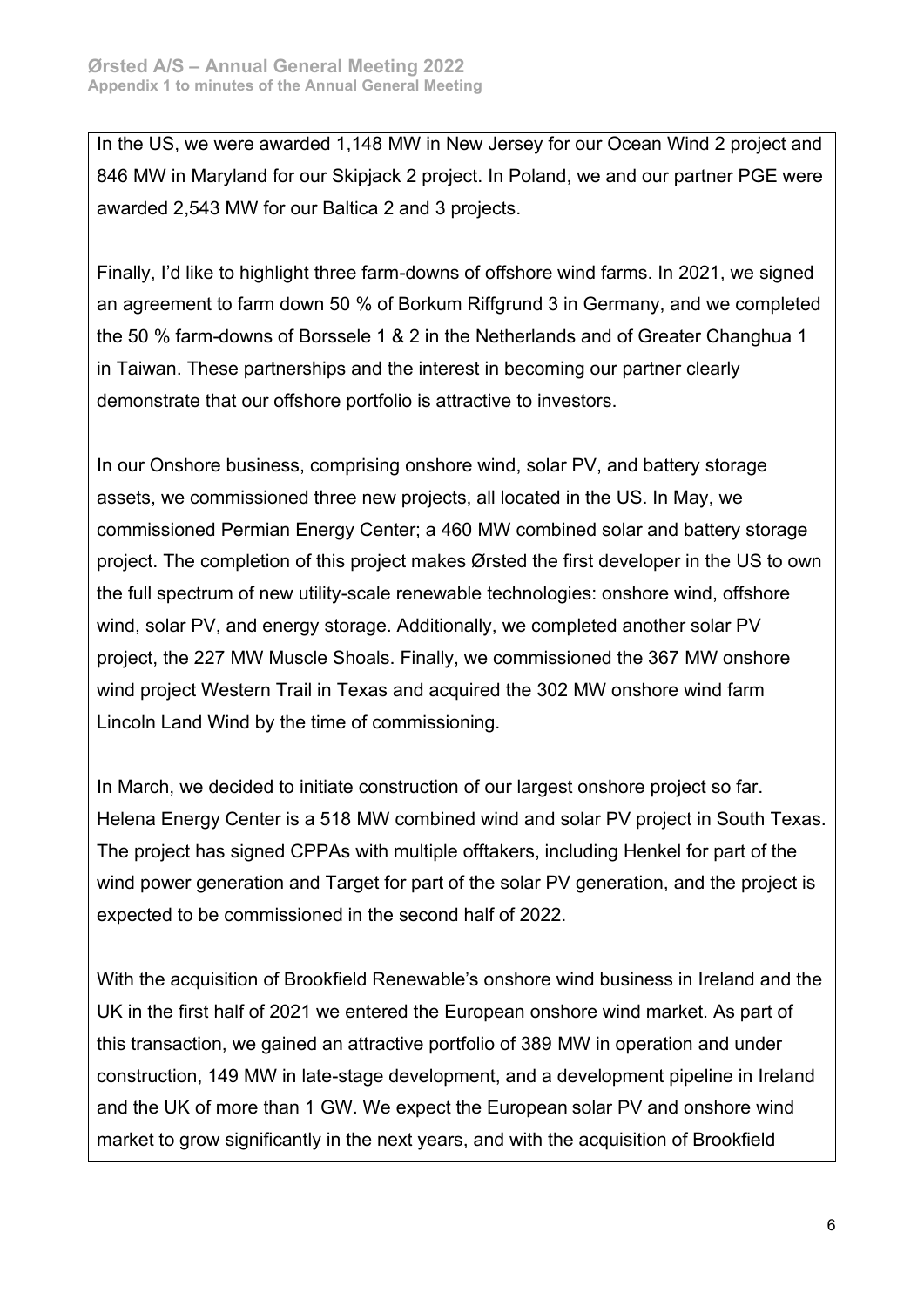Renewable, we've gained a strong platform, enabling us to enter the European market for these technologies.

Thus, we secured new onshore wind capacity of 1.2 GW for our portfolio through organic growth and acquisitions in Europe and the US, and we installed our onshore wind turbine number 1,000.

Our renewable hydrogen and green fuels business also experienced strong progress during the year, with four of our European projects progressing in the Important Projects of Common European Interest (IPCEI) funding process in the EU programme. We're now awaiting the European Commission's final approval and the subsequent funding commitment. Furthermore, we've entered into several other partnerships to explore and develop Power-to-X, green e-methanol, and renewable hydrogen in the US and Europe. Most recently, our landmark agreement with Maersk to develop a Power-to-X facility in the Gulf of Mexico. The facility will produce approximately 300,000 tonnes of e-methanol a year for Maersk's future fleet of 12 methanol-powered vessels. Commissioning is planned for 2025, and the project is expected to become the world's largest e-methanol plant.

We've come a long way, and we've built a strong position as the undisputed global leader in offshore wind. We've proved that it's possible to build and scale large offshore wind farms, and we'll now dedicate our efforts and skills to innovating, scaling, and accelerating the transformation of the world's energy systems, thereby continuing to be a catalyst for creating a world that runs entirely on green energy.

## **Review of the Group's financial ratios**

Transforming our energy systems to fight climate change requires massive investments and development of renewable energy solutions. We want to play a key role in this transformation. Now and in future. Our massive investments in green solutions over the past decade resulted in a 90 % share of green energy in our own production last year. It's a great accomplishment, but we can do even better. We aim for a 95 % share of green energy in our heat and power generation next year and a 99 % share in 2025.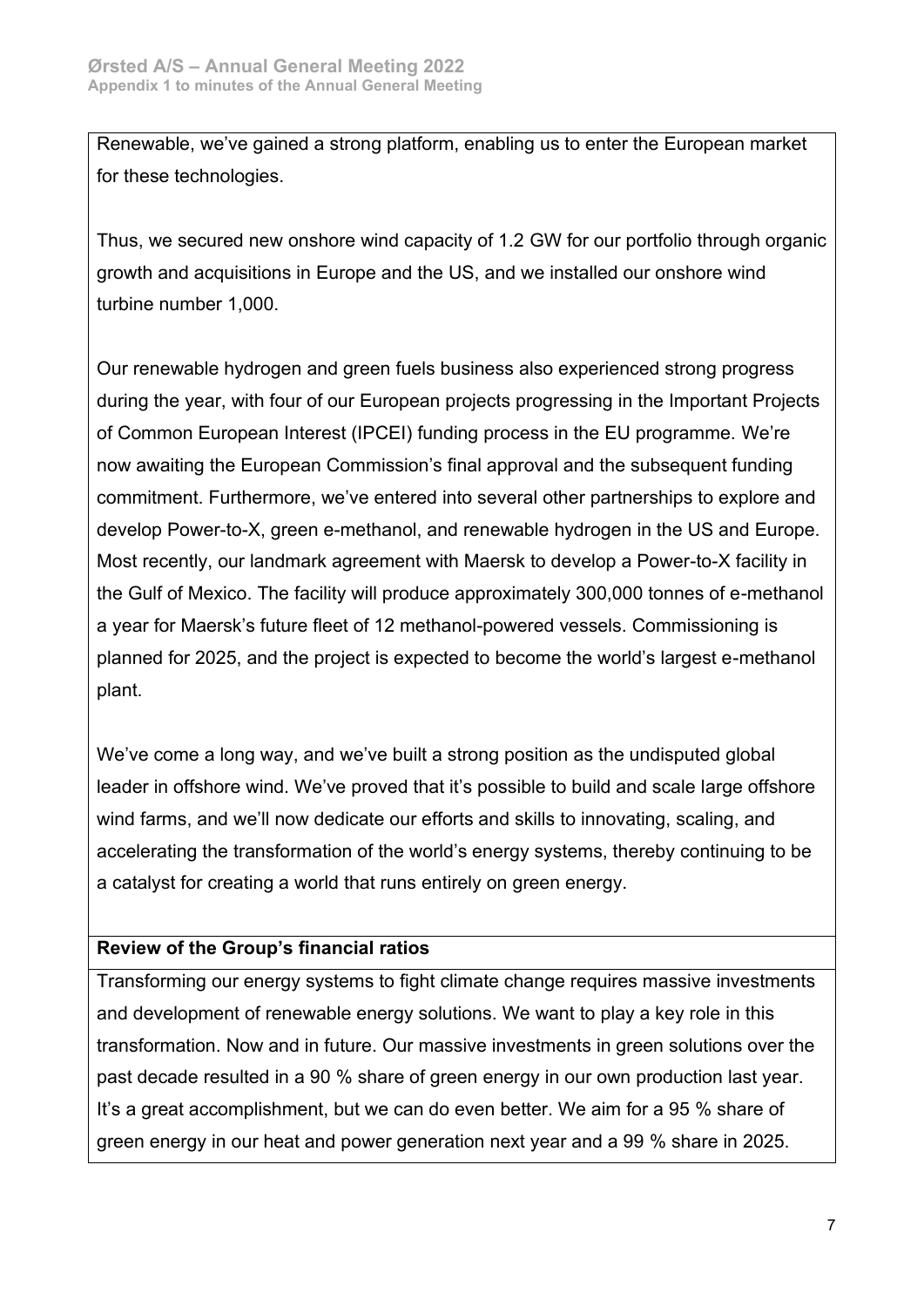#### I'll now turn to the key ratios for 2021 and the underlying factors.

Our operating profit before financial income and expenses, tax, depreciation, amortisation, and impairment losses – called EBITDA – was DKK 24.3 billion, which is an increase of DKK 6.2 billion compared to 2020. The result includes a gain of DKK 8.5 billion from the 50 % farm-down of Borssele 1 & 2 and of Greater Changhua 1. EBITDA excluding these new partnerships was DKK 15.8 billion, which is in line with our expectations at the beginning of the year of DKK 15-16 billion.

Thus, we've met our expectations and delivered strong financial performance despite unforeseen negative impacts during the year, including low wind speeds, the European energy crisis, and provisions resulting from updated calculations of wake effects in our offshore wind farms. Of positive impacts I'd like to emphasise the exceptional performance of our Danish power stations and our gas business in 2021.

Net profits amounted to DKK 10.9 billion compared to DKK 16.7 billion the year before. The decline is a result of the divestment of our Danish power distribution, residential customer, and city light businesses back in 2020, which resulted in a gain of DKK 10.9 billion.

The return on capital employed (ROCE) was 15 % in 2021 compared to 10 % in 2020, positively impacted by the farm-down of Borssele 1 & 2 and of Greater Changhua 1.

## **Cash flows, investments, and debt**

Cash flows from operating activities decreased from DKK 16.5 billion in 2020 to DKK 12.1 billion in 2021. The decrease was mainly related to our gas business as a result of increased gas storage volumes at a significantly higher price than the year before.

We invested nearly DKK 40 billion in 2021. Investments were primarily related to the construction of offshore wind projects (DKK 23.4 billion) and the construction of onshore wind and solar PV projects (DKK 15.5 billion).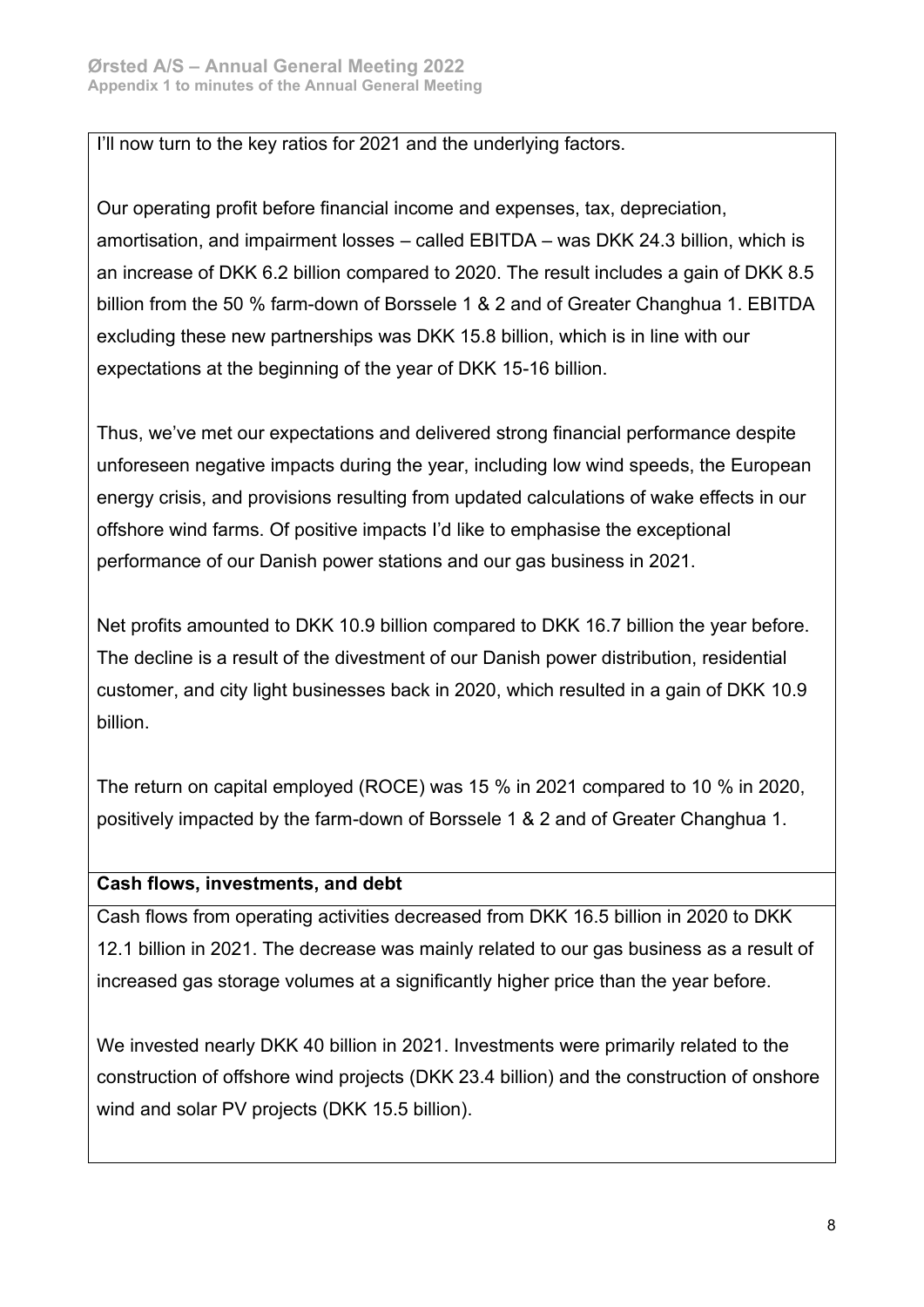Cash flows from divestments were particularly large in 2021, amounting to DKK 21.5 billion. The amount primarily related to the 50 % farm-down of Borssele 1 & 2 and of Greater Changhua 1.

Our interest-bearing net debt totalled DKK 24.3 billion at the end of 2021 compared to DKK 12.3 billion at the end of 2020. The increase is mainly due to dividends and hybrid coupon payments as well as negative free cash flows.

The level of our net debt brings our FFO to adjusted net debt ratio to 31 %, which is higher than the level required by the credit rating agencies for us to retain our current BBB+/Baa1 credit rating.

# **Remuneration report**

I'd also like to briefly comment on the separate remuneration report for 2021 for the Board of Directors and the Executive Board.

The purpose of the remuneration report is to ensure greater transparency about the remuneration of the company's management.

The 2021 remuneration report also reflects Mads Nipper's appointment as new CEO and Group President on 1 January 2021 as well as the expansion of the Executive Board with Martin Neubert as Chief Commercial Officer (CCO) and Deputy Group CEO in February 2021.

The 2021 remuneration reflects a satisfactory year which, despite the impact of COVID-19 and lower wind speeds, resulted in strategic progress, global growth, satisfactory financial ratios, and the achievement of a number of other milestones.

As mentioned in the notice of the annual general meeting, the Board of Directors proposes a few amendments to the Remuneration Policy for the Board of Directors and the Executive Board. I will come back to these amendments under item 7.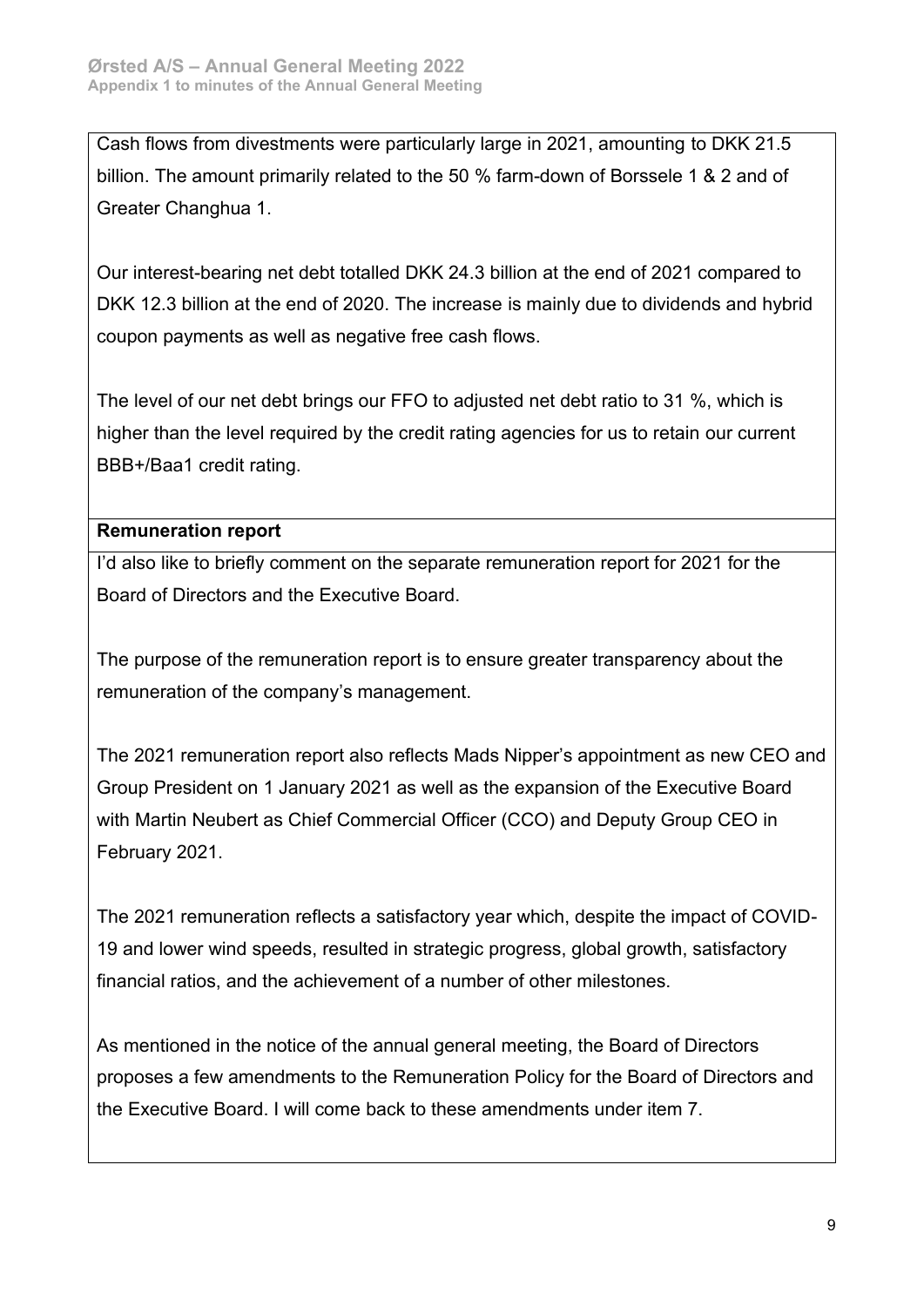## **Employees**

As mentioned in the introduction, safety remains one of our top priorities. We're committed to ensuring that all our workplaces around the world are safe, and that all employees can return home safely to their families at the end of their working day.

We're delighted to see that our efforts are producing a positive impact.

The total number of recordable incidents per one million working hours, the TRIR, decreased from 3.6 to 3.0, corresponding to 4 % fewer incidents in 2021 compared to 2020. I'm very pleased that our safety efforts have led to a declining number of incidents, continuing along a positive trajectory. The impressive performance meant that we were very close to meeting our 2025 TRIR target of 2.9 or lower – four years ahead of schedule. Consequently, we've decided to set an even more ambitious safety target of a maximum TRIR target of 2.5 in 2025.

Our employee satisfaction survey in 2022 showed a high level of satisfaction and motivation with a score of 77 out of 100. The score is just below our target of being in the Ennova top 10 when comparing our performance to external benchmarks in our key markets. The score is, however, still above Ennova's benchmark of 74.

Diversity is key for us, and we firmly believe that a diverse team has better dynamics, makes better decisions, and thus creates more value.

It's important that all Ørsted employees, regardless of demography and geographies, have equal opportunities to deliver on our vision. Since its introduction in 2019, our inclusion and diversity work has made an impact across all employees. We're constantly learning and developing our initiatives and focus areas. In 2021, we launched an ambition of a gender ratio of least 40 % women across Ørsted by 2030. In 2021, the share of women in Ørsted was 31 %, so there is still some way before we've created the workplace we want. The Board of Directors also proposes to increase diversity and inclusion in our election of group representatives to the Board of Directors by making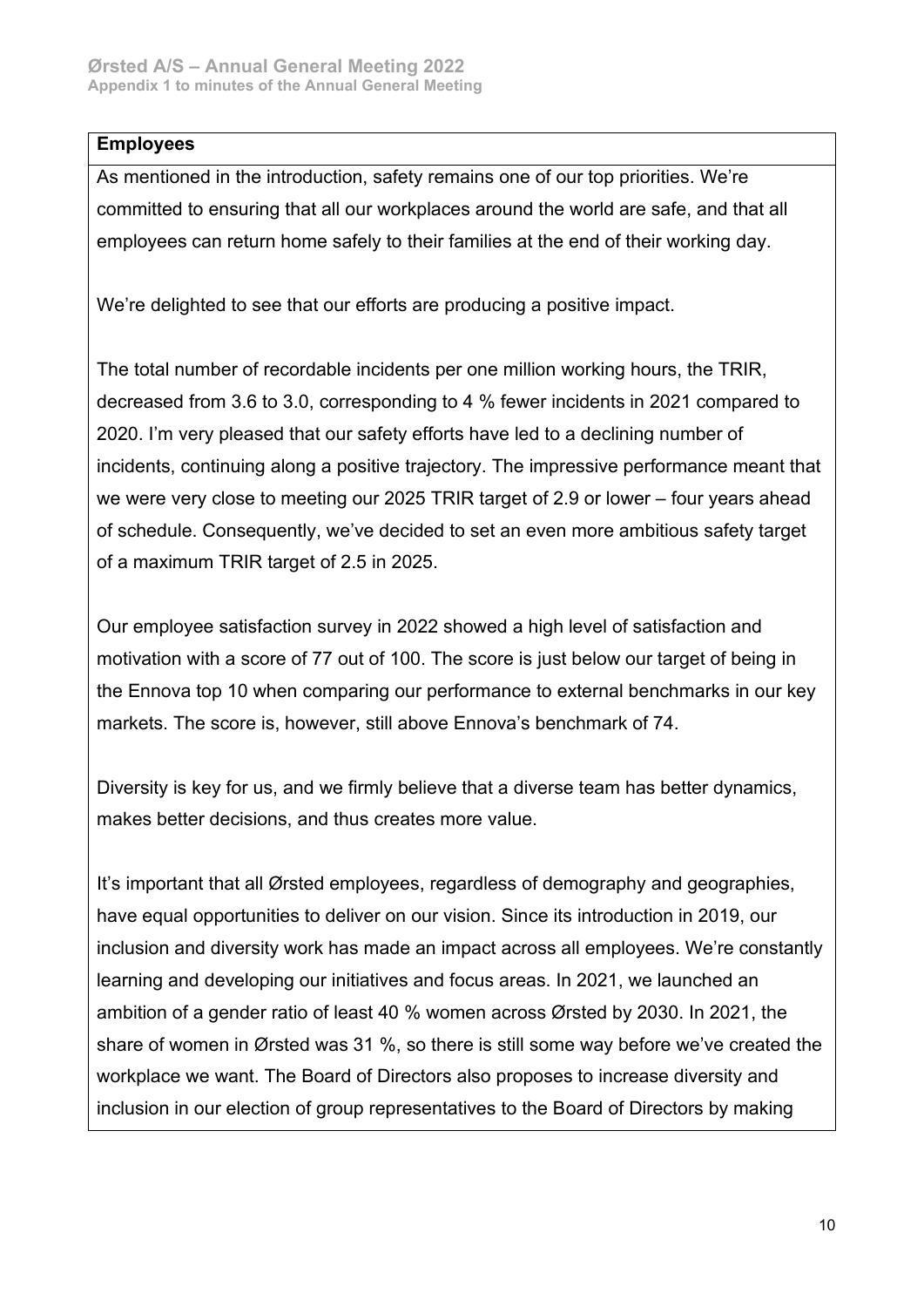employees of Ørsted's foreign subsidiaries eligible to be elected and to vote at these elections. I'll get back to that later.

# **Dividends**

Today, the Board of Directors recommends to the annual general meeting that dividends of DKK 12.50 per share be paid for the 2021 financial year, corresponding to an increase of 8.7 % and total dividends of DKK 5.3 billion.

This is in line with our dividend policy of increasing dividends annually towards 2025 by a high single-digit percentage compared to the dividends for the previous year.

# **Outlook 2022**

Our financial outlook for 2022 is as follows:

We expect EBITDA without new partnership agreements to amount to DKK 19-21 billion.

We expect our gross investments to amount to DKK 38-42 billion, reflecting a continued high level of investment in our clean energy build-out.

# **Long-term financial targets and objectives**

In connection with our 2021 Capital Markets Day, Ørsted set out a number of new, ambitious targets for the Group's long-term strategic and financial development:

From 2020-2027, Ørsted expects growth in the operating profit (EBITDA) from offshore and onshore assets in operation of an average of approximately 12 % a year, reaching a level of DKK 35-40 billion in 2027. This growth rate is based on Ørsted holding an ownership interest of 50 % in all offshore wind projects.

The average return on capital employed (ROCE) for 2020-2027 is expected to be 11- 12 %.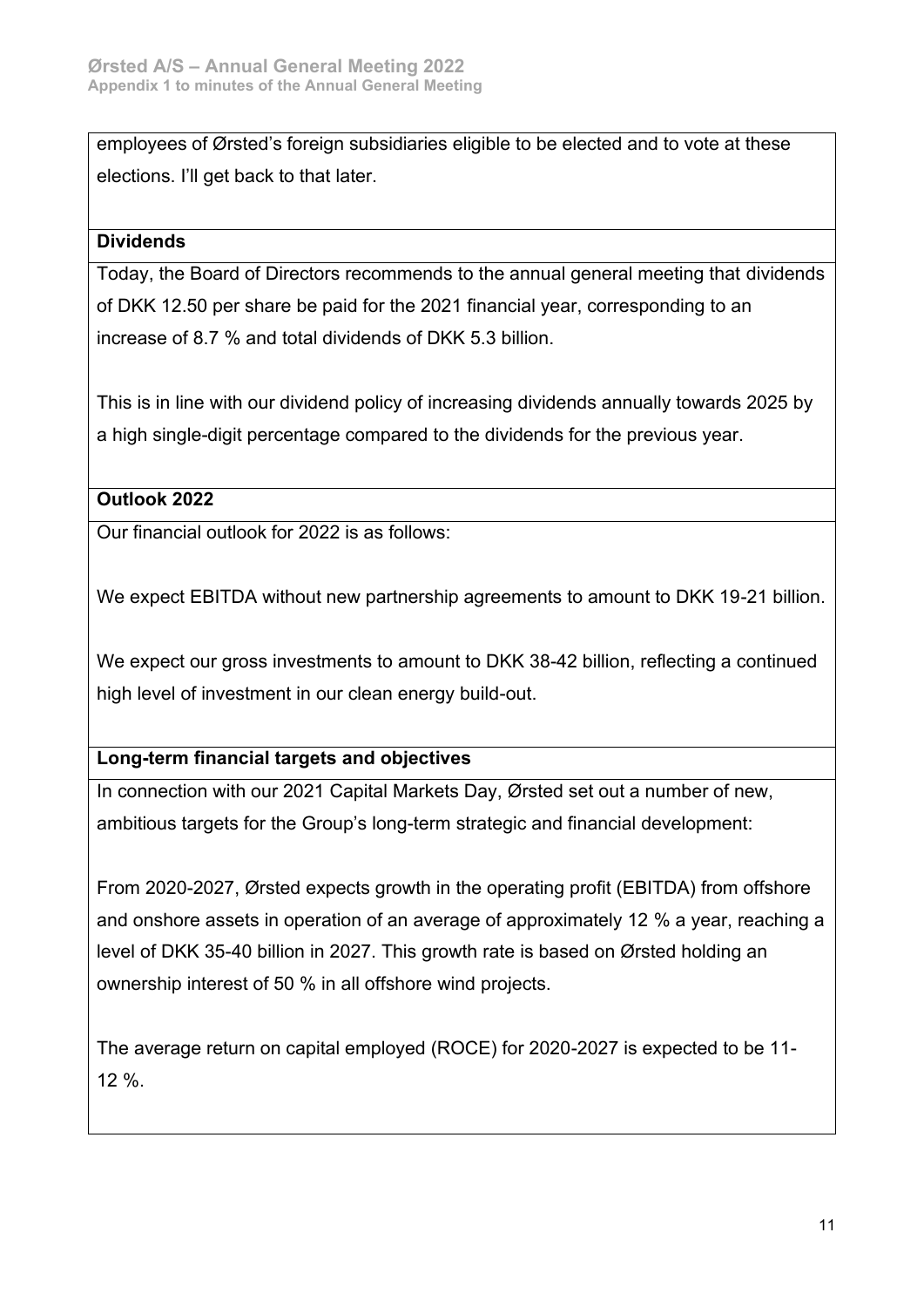Ørsted has high visibility on future earnings with an average of approximately 90 % of Ørsted's operating profit (EBITDA) for the period 2020-2027 coming from regulated or contracted activities.

## **Summary**

In many ways, 2021 was a special year with external factors affecting the markets where we operate. We've experienced extreme weather conditions, increasing energy prices, and for the second year in a row, consequences of COVID-19 impacted our daily lives and our business. Despite all these challenges, we made important progress in 2021 towards our vision of creating a world that runs entirely on green energy, and our focus on sustainability is stronger than ever. Financially, we managed to meet expectations despite extraordinary market conditions. Considering this, the Board of Directors concludes that the 2021 results are satisfactory.

Once again, I'd like to commend our talented and dedicated employees, whose daily lives have once again been impacted by COVID-19 restrictions. Our employees deserve tremendous credit for their dedicated performance during the past year.

Also, a special thank you to the Executive Committee for guiding Ørsted safely through a period of global uncertainty.

We welcomed our new CEO, Mads Nipper, at the beginning of 2021. It has been a pleasure working with Mads in the past year, and I'm very impressed with his exceptional leadership skills and his strategic work of making Ørsted a catalyst for the global green transformation.

At the end of today, we'll be saying goodbye to our Group CFO, Marianne Wiinholt, who's been with Ørsted for more than 18 years. She has been part of our entire journey and is one of the leading forces in Ørsted's green transformation and, not least, the IPO back in June 2016. I'd like to thank Marianne for our cooperation for the past many years and wish her all the best for the future.